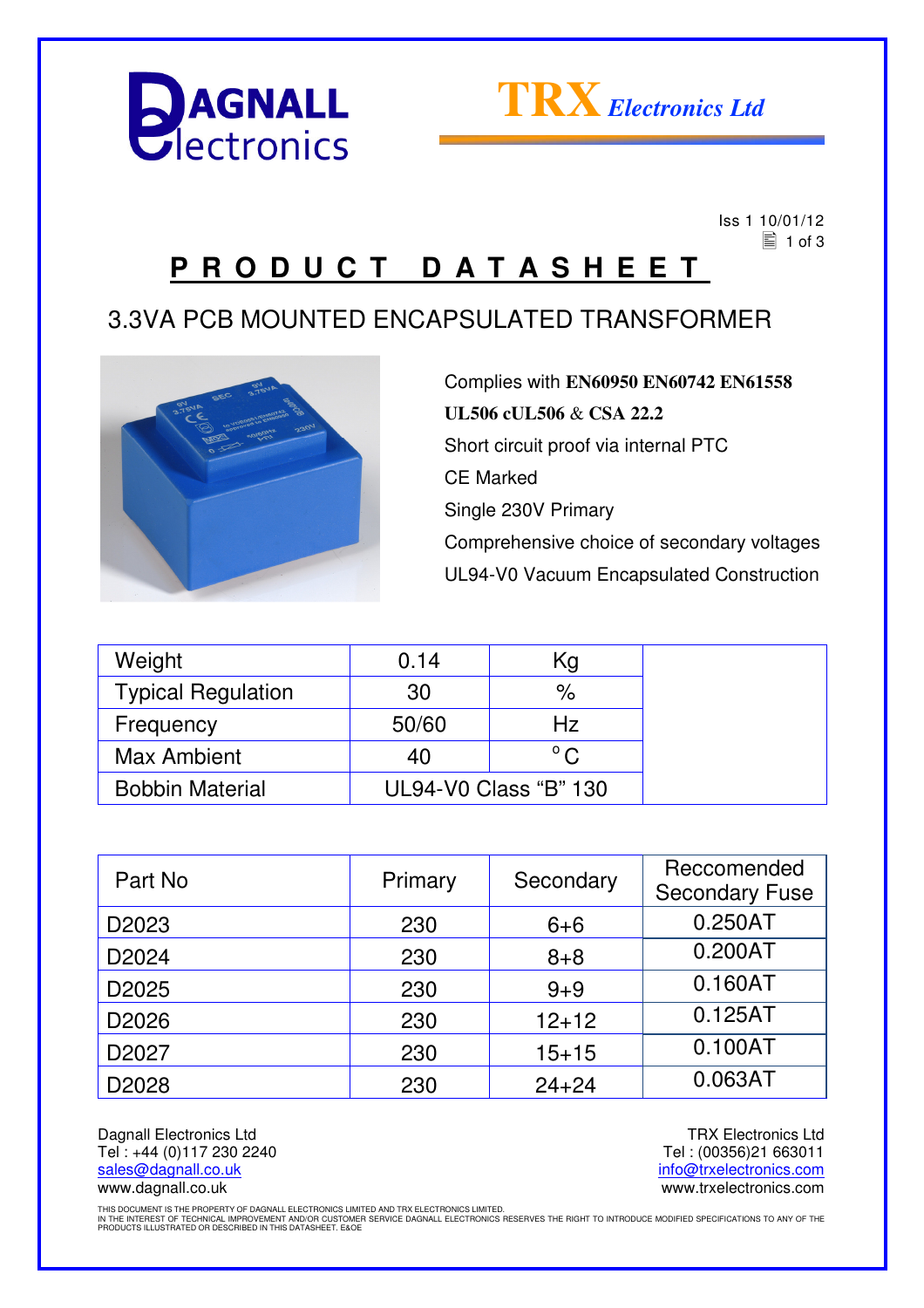



| D2029        | $115 + 115$ | $6 + 6$ | 0.250AT |
|--------------|-------------|---------|---------|
| D2030        | $115 + 115$ | $9 + 9$ | 0.160AT |
| <b>D2031</b> | $115 + 115$ | $12+12$ | 0.125AT |

Please see sheet 3 for dimensions, pin outs and connection information.

Dagnall Electronics Ltd Tel : +44 (0)117 230 2240 sales@dagnall.co.uk www.dagnall.co.uk

TRX Electronics Ltd Tel : (00356)21 663011 info@trxelectronics.com www.trxelectronics.com

THIS DOCUMENT IS THE PROPERTY OF DAGNALL ELECTRONICS LIMITED AND TRX ELECTRONICS LIMITED.<br>IN THE INTEREST OF TECHNICAL IMPROVEMENT AND/OR CUSTOMER SERVICE DAGNALL ELECTRONICS RESERVES THE RIGHT TO INTRODUCE MODIFIED SPECIF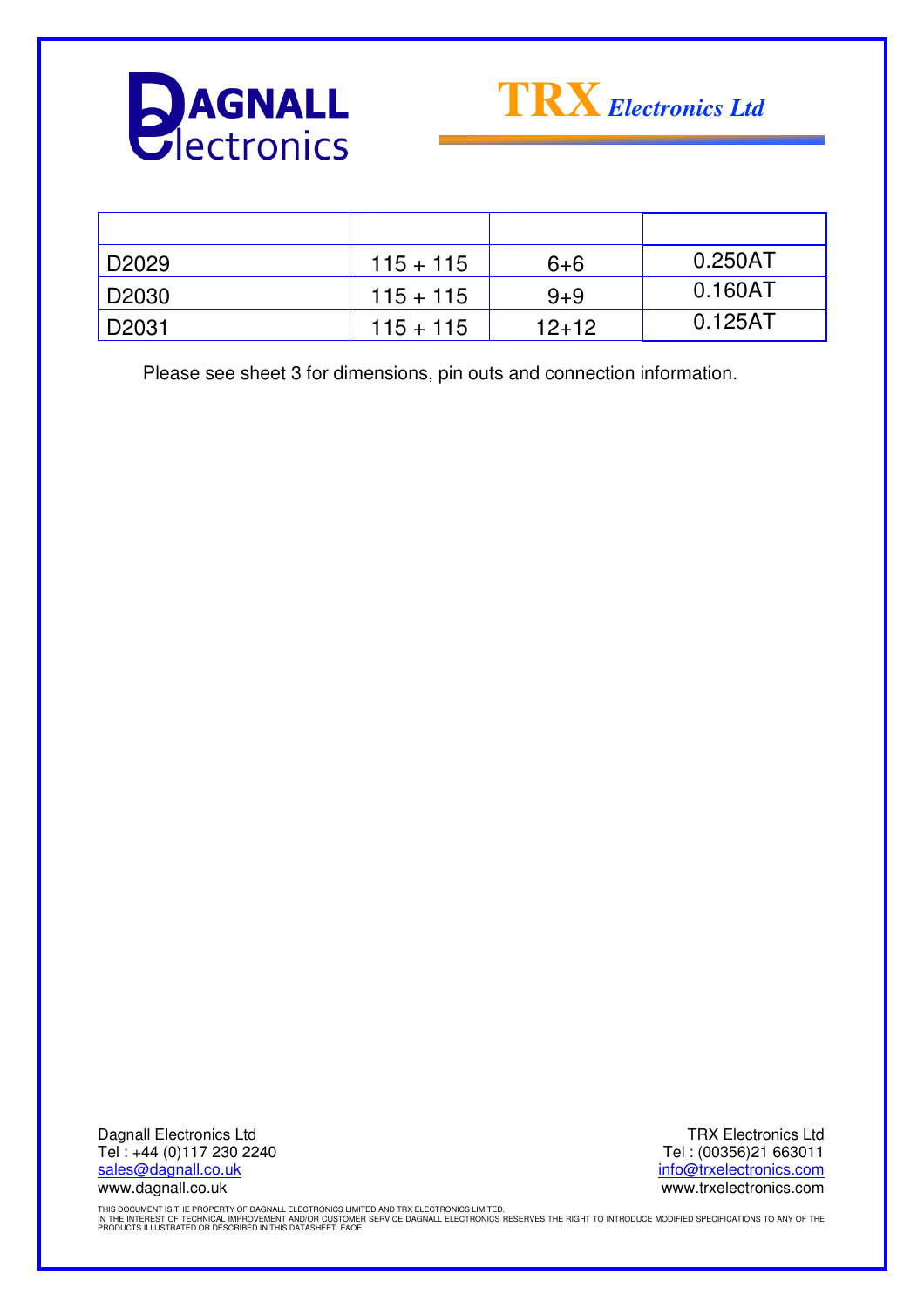

www.dagnall.co.uk



# PRODUCT DATASHEET

### **3.3VA PCB MOUNTED ENCAPSULATED TRANSFORMER**

Outline Drawing 230V version



**TRX Electronics Ltd** Tel: (00356)21 663011 info@trxelectronics.com www.trxelectronics.com

THIS DOCUMENT IS THE PROPERTY OF DAGNALL ELECTRONICS LIMITED AND TRX ELECTRONICS LIMITED.IN THE INTEREST OF TECHNICAL IMPROVEMENT AND/OR CUSTOMER SERVICE DAGNALL ELECTRONICS RESERVES THE RIGHT TO INTRODUCE MODIFIED SPECIFICATIONS TO ANY OF THE PRODUCTS ILLUSTRATED OR DESCRIBED IN THIS DATASHEET. **F&OF**